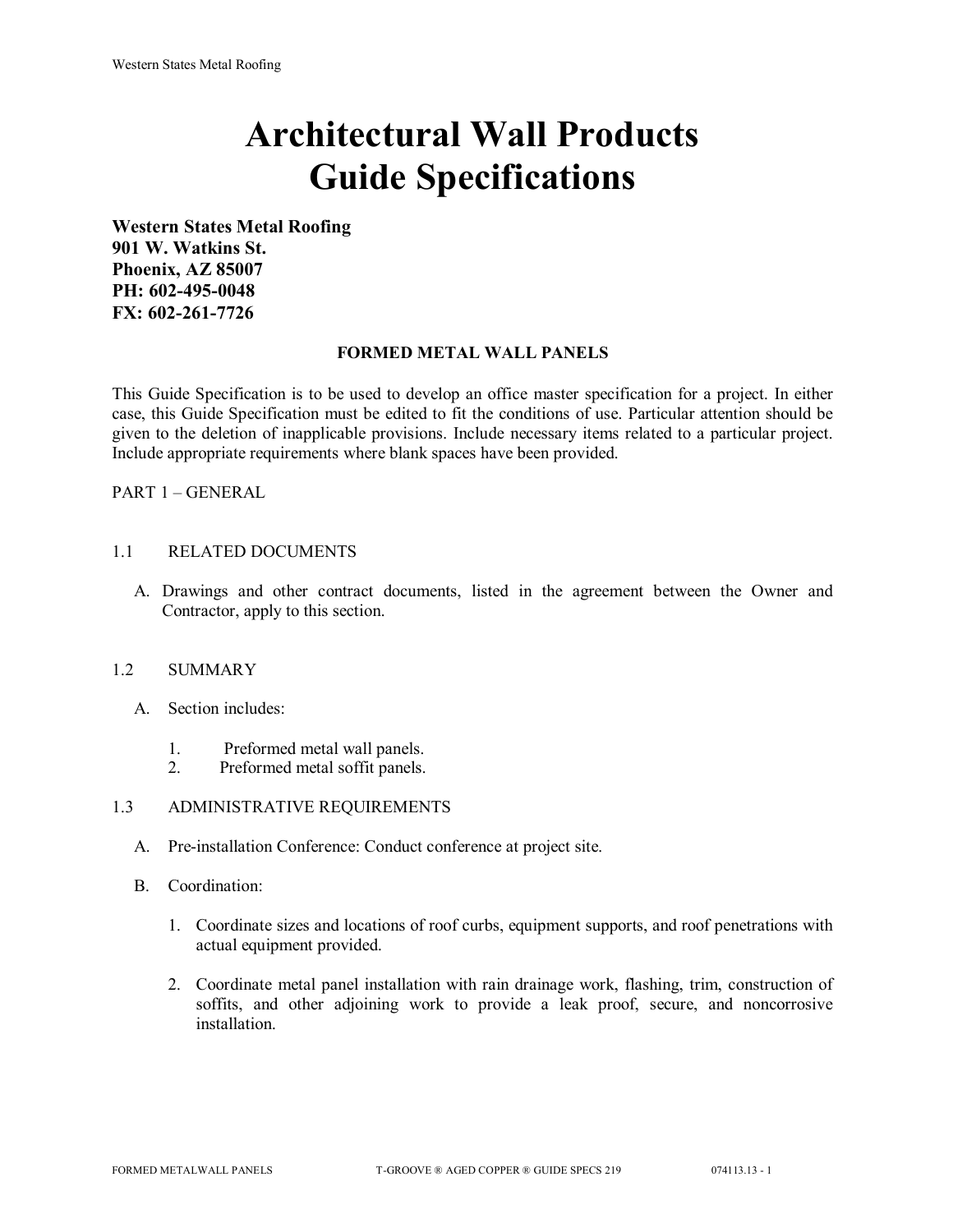### 1.4 SUBMITTALS

- A. Product Data:
	- 1. Include construction details, material descriptions, dimensions of individual components and profiles and finishes for each type of panel and accessory.
- B. Shop Drawings:
	- 1. Include fabrication and installation layouts of metal panels; details of edge conditions, joints, panel profiles, corners, anchorages, attachment system, trim, flashings, closures, accessories and special details.
	- 2. Accessories: Include details of the flashing, trim, and anchorage systems, at a scale of not less than 1-1/2 inches per 12 inches.
- C. Samples:
	- 1. Metal Panels: 12 inches long by actual panel width. Include fasteners, closures, and other metal panel accessories.
- D. Qualification Data: For Installer.
- E. Product Test Reports: For each product, for tests performed by a qualified testing agency.
- F. Filed quality control reports.
- G. Sample Warranties: For special warranties
- 1.5 QUALITY ASSURANCE
	- A. Installer Qualifications: An entity that employs installers and supervisors who have a minimum of 3 years' experience in the installation of metal roof / wall panels.
	- B. Mockups: Build mockup; to verify selections made under sample submittals and to demonstrate aesthetic effects and set quality standards for fabrication and installation.
- 1.6 DELIVERY, STORAGE AND HANDLING
	- A. Deliver components, metal panels and other manufactured items so as not to be damaged or deformed. Package metal panels for protection during transportation and handling.
	- B. Store metal panels in a manner to prevent bending, warping, twisting and surface damage.
	- C. Stack metal panels horizontally on platforms or pallets, covered with suitable weather tight and ventilated covering. Store metal panels to ensure dryness with positive slope for drainage of water. Do not store metal panels in contact with other materials that might cause staining, denting or other surface damage.
	- D. Retain strippable protective covering on metal panels during installation.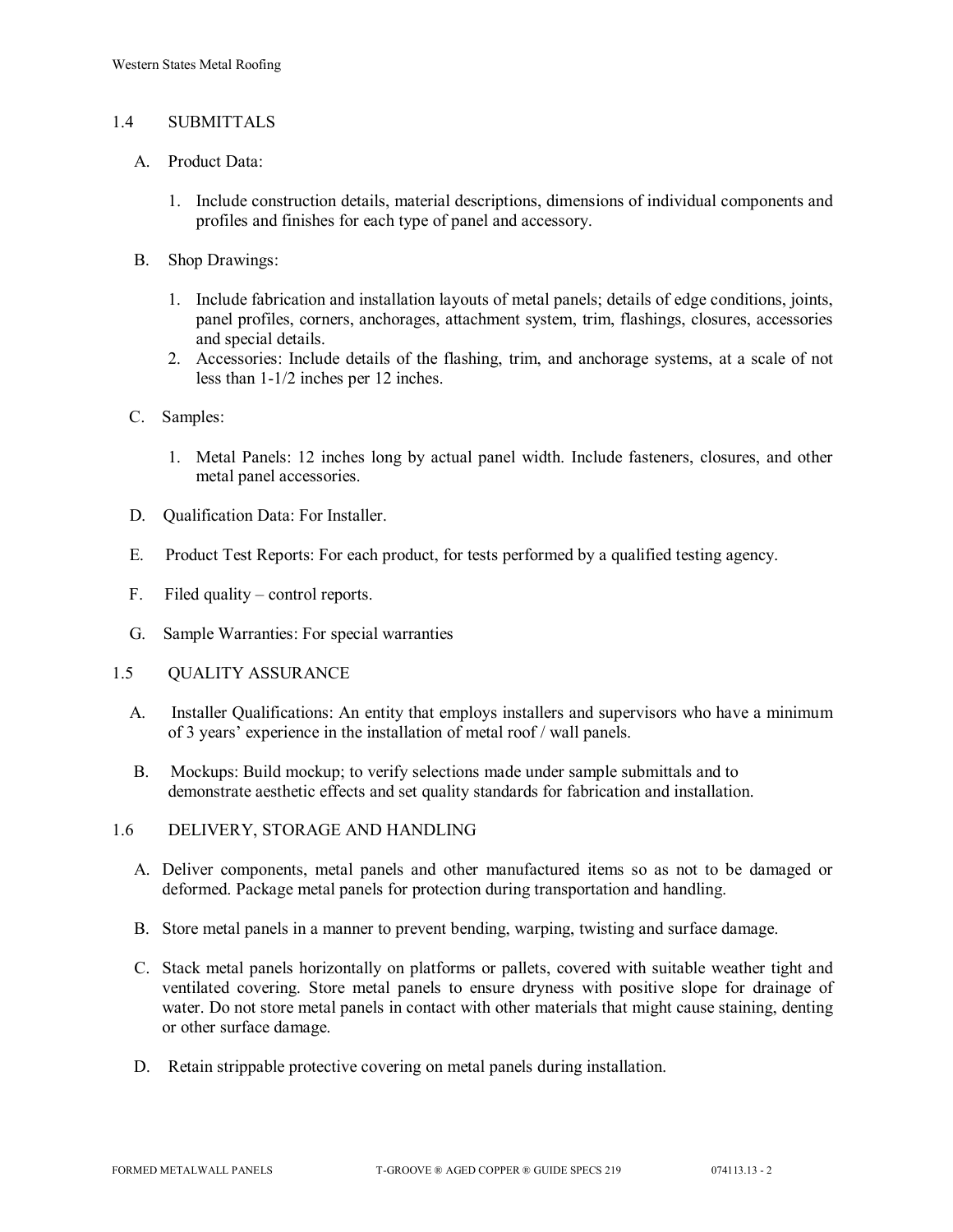#### 1.7 FIELD CONDITIONS

A. Weather Limitations: Proceed with installation only when existing and forecasted weather conditions permit assembly of metal panels to be performed according to manufacturers' written instructions and warranty requirements.

# 1.8 WARRANTY

- A. MANUFACTURER'S PRODUCT WARRANTY
	- 1. Manufacturer's standard coating performance warranty, as available for specified installation and environmental conditions. (Contact a WSMR Representative to determine actual warranty criteria)

#### B. CONTRACTORS WARRANTY

1. Warrant panels, flashings, sealants, fasteners, and accessories against defective materials and/ or workmanship, to remain watertight and weatherproof with normal usage for two (2) years following Project Substantial Completion date.

#### PART 2 – PRODUCTS

#### 2.1 MANUFACTURER

 A. Western States Decking, Inc., DBA - Western States Metal Roofing, 901 W. Watkins St., Phoenix, AZ 85007; Ph: (877) 787-5467, Fax: (602) 261-7726.

Email: [sales@metalforroofing.com](mailto:sales@metalforroofing.com) Website: www.metalforroofing.com

B. Substitutions: In accordance with contract documents.

#### 2.2 METAL WALL PANELS

- A. T- Groove ®; Flush- Profile, Concealed Fastener Metal Wall / Soffit Panels: Metal panels consisting of formed metal sheet with vertical panel edges, with flush joints or no reveal between panels, and attached to supports using concealed fasteners.
	- 1. Panel Designation: T-Groove ® Panel
	- 2. Metallic- Coated Steel Sheet: Aluminum- zinc alloy- coated steel sheet minimum (Zincalume® or Galvalume®) complying with ASTM A 792/ A 792M, Class AZ50 coating designation; structural quality.
		- a. Nominal Thickness: [24 gauge]
		- b. Exterior Finish Available In: Aged Copper ®
	- 3. Grade of Steel:
		- a. 24 Gauge Grade 50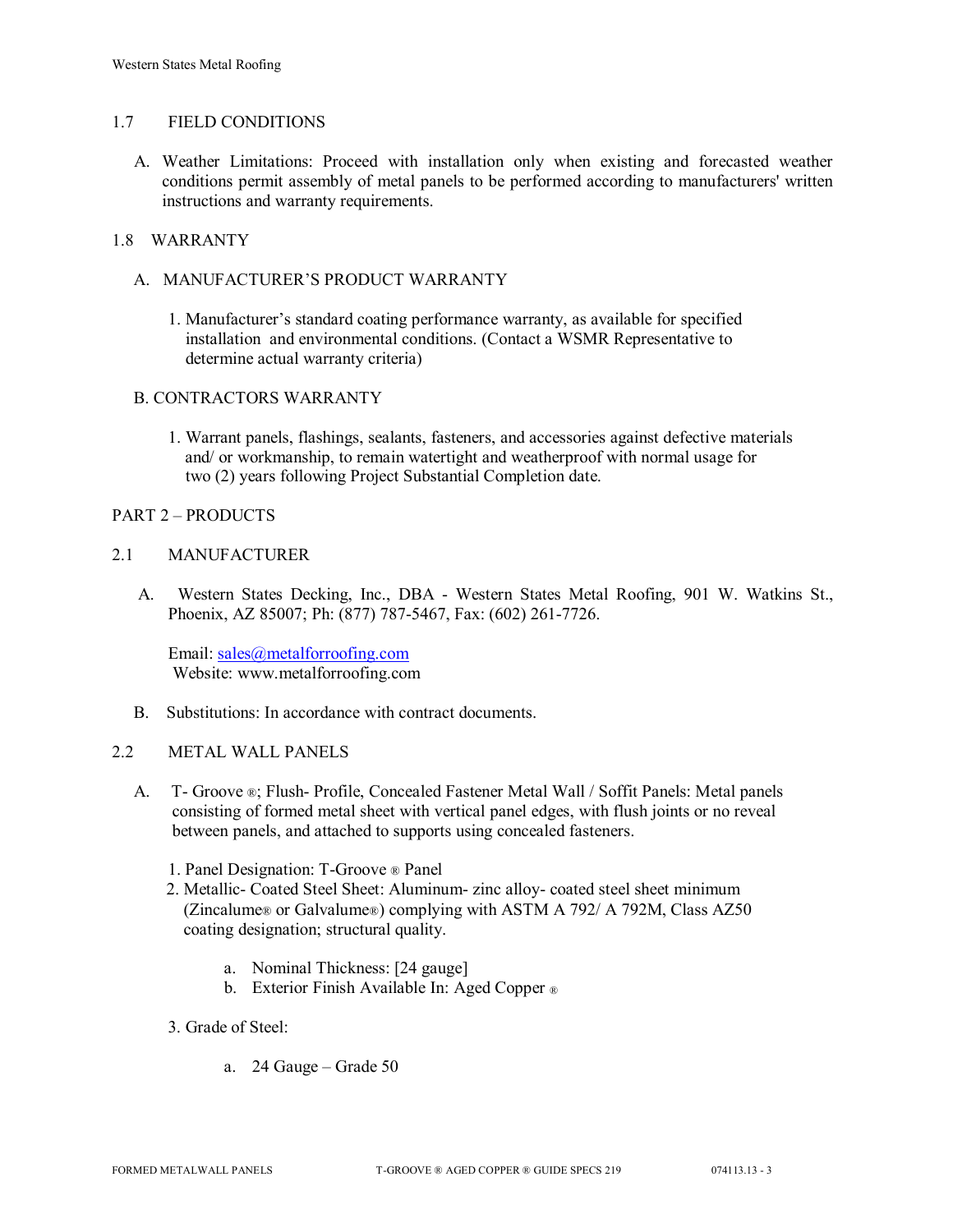- 4. Panel Width: [**8 inches**] [**10 inches**] [**12 inches**] [**16 inches**] **[18 inches].**
	- a. Can do custom width up to 24 inches
- 5. Panel Height: Nominal 1.0 inch

## 2.3 ACCESSORIES

- A. Self-Adhering, High- Temperature Underlayment: Provide self-adhering, cold applied, sheet underlayment, a minimum of 30 mils thick, specifically designed to withstand high metal temperatures beneath metal roofing. Provide primer when recommended by underlayment manufacturer.
	- 1. Thermal Stability: Stable after testing at 220 deg F; ASTM D 1970.
	- 2. Low- Temperature Flexibility: Passes after testing at minus 20 deg F; ASTM D 1970.
- B. Miscellaneous Metal Sub framing and Furring: ASTM C 645; cold formed, metallic- coated steel sheet, ASTM A 653/ A 653M, G90 coating designation or ASTM A 792/ A 792M, Class AZ55 aluminum- zinc alloy coating designation unless otherwise indicated. Provide manufacture's standard sections as required for support and alignment of metal panel system.
- C. Panel accessories: Provide components required for a complete, weather tight panel system including trim, clips, flashings, sealants, gaskets, fillers, closure strips, and similar items. Match material and finish of metal panels unless otherwise indicated.
	- 1. Closures: Provide closures at eaves and ridges, fabricated of same metal as metal panels.
	- 2. Backing Plates; Provide metal backing plates at panel end splices, fabricated from material recommended by manufacturer.
	- 3. Closure Strips: Closed-cell, expanded, cellular, rubber or cross linked, polyolefin-foam or closed-cell laminated polyethylene; minimum I -inch-thick, flexible closure strips; cut or pre-molded to match metal panel profile. Provide closure strips where indicated or necessary to ensure weather tight construction.
- D. Flashing and Trim: Provide flashing and trim formed from same material as metal panels as required to seal against weather and to provide finished appearance. Finish flashing and trim with same finish systems adjacent metal panels.
- E. Panel Fasteners: Self-tapping screws designed to withstand design loads. Provide EPDM or PVC sealing washers for exposed fasteners.
- F. Panel Sealants: Provide sealant type recommended by manufacturers that are compatible with panel materials, are non-staining and do not damage panel finish.
- G. Metal Protection: When dissimilar metals contact each other or corrosive substrates, protect against galvanic.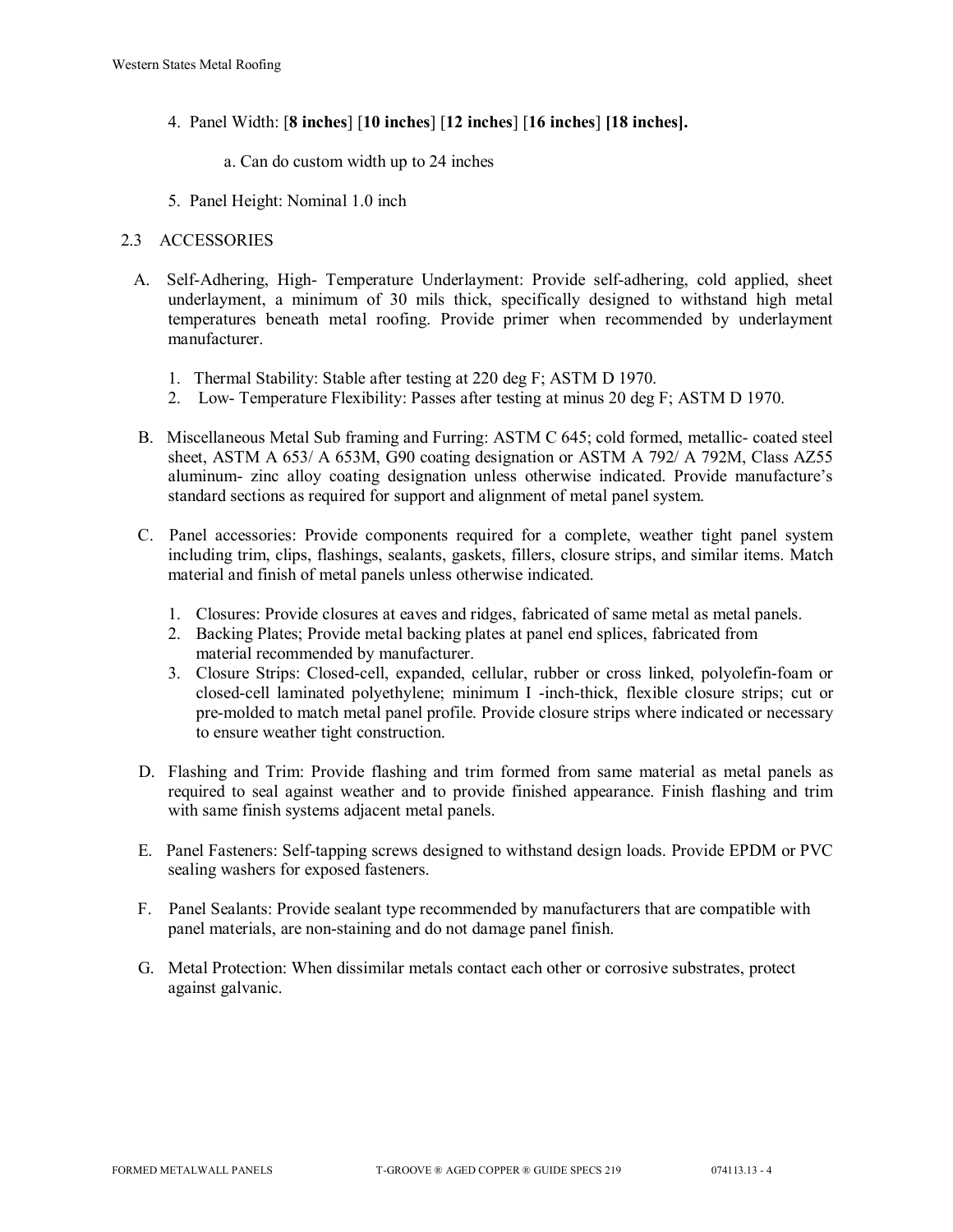### 2.4 FABRICATION

- A. General: Fabricate and finish metal panels and accessories at the factory, by manufacturer's standard procedures and processes, as necessary to fulfill indicated performance requirements demonstrated by laboratory testing. Comply with indicated profiles and with dimensional and structural requirements.
- B. Provide panel profile, including major ribs and intermediate stiffening ribs, if any, for full length of panel.
- C. Sheet Metal Flashing and Trim: Fabricate flashing and trim to comply with manufacturer's recommendations and recommendation in SMACNA's "Architectural Sheet Metal Manual" that apply to design, dimensions, metal, and other characteristics of item indicated.

#### 2.5 FINISHES

- A. Protect mechanical and painted finishes on exposed surfaces from damage by applying a strippable, temporary protective covering before shipping.
- B. Appearance of Finished Work: Variations in appearance of abutting or adjacent pieces are acceptable if they are within one- half of the range of approved Samples. Noticeable variations in same piece are unacceptable. Variations in appearance of other components are acceptable if they are within the range of approved Samples and are assembled or installed to minimize contrast.
- C. Steel Panels Finish:
	- 1. Exterior Finish: Sherwin- Williams Coil Coatings Fluropon® Effects Print LG: Polyvinylidine Fluoride, full 70 percent PVDF, substrate Galvalume, consisting of a bakedon 0.2 to 0.3 mil corrosion primer, and a baked on  $0.70 - 0.80$  mil Fluropon (70% PVDF) base coat, and a baked on  $0.15 - 0.25$  mil PVDF ink, and a  $0.4 - 0.5$  mil Fluropon (70%) PVDF) Clearcoat with a specular gloss of 8 to 15 when tested in accordance with ASTM D523 at 60 degrees.
	- 2. Interior Finish: Standard Polyester backer finish consisting of  $0.15 0.25$  primer coat and a  $0.30 - 0.40$  mil wash coat with a minimum total dryfilm thickness of  $0.45 - 0.65$  mil.

## PART 3- EXECUTION

#### 3.1 EXAMINATION

- A. Examine substrates, area, and conditions, with installer present, for compliance with requirements for installation tolerances, metal panel supports, and other conditions affecting performance of the work.
	- 1. Examine wall framing to verify that girths, angles, channels, studs, and other structural panel support members and anchorage have been installed within alignment tolerance required by metal wall panel manufacturer.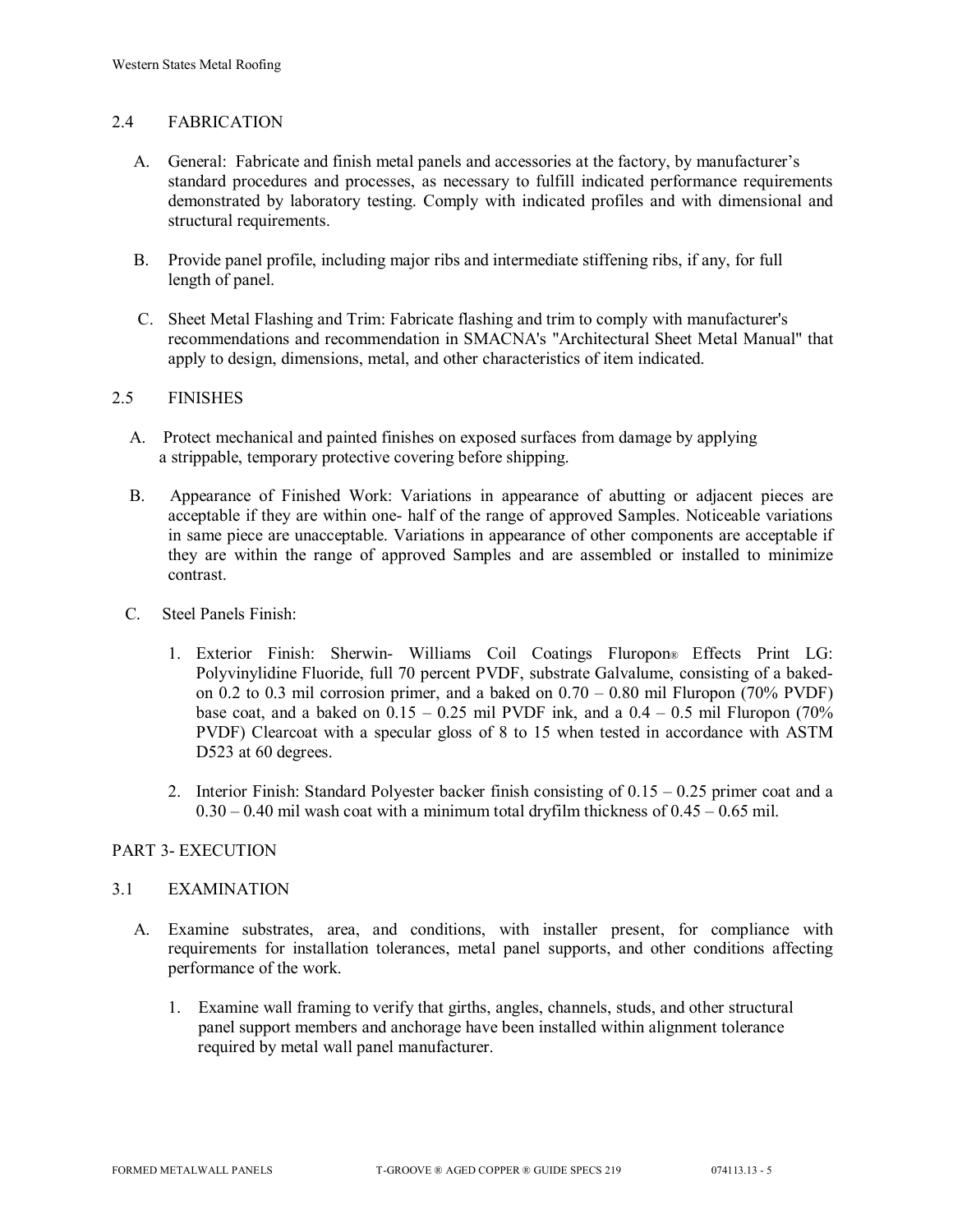- 2. Examine solid roof sheathing to verify that sheathing joints are supported by framing or blocking and that installation is within flatness tolerances required by metal roof panel manufacture.
	- a. Verify that air or water-resistive barriers have been installed over sheathing or backing substrate to prevent air infiltration or water penetration.
- B. Examine roughing-in for components and systems penetrating metal panels to verify actual locations of penetrations relative to seam locations of metal panels before installation.
	- C. Proceed with installation only after unsatisfactory conditions have been corrected.

# 3.2 PREPARATION

 A. Miscellaneous Supports; Install sub framing, furring and other miscellaneous panel support members and anchorage according to ASTM C 754 and metal panel manufacturer's written recommendations.

## 3.3 UNDERLAYMENT INSTALLATION

- A. Self- Adhering Sheet Underlayment: Apply primer if required by manufacturer. Comply with temperature restrictions of underlayment manufacturer for installation. Apply at locations indicated on Drawings, wrinkle free, in shingle fashion to shed water, and with end laps of not less than 6 inches staggered 24 inches between courses. Overlap side edges not less than 3- ½ inches. Roll laps with roller. Cover underlayment within 14 days.
- B. Felt Underlayment: Apply at locations indicated [below] [on drawings], in shingle fashion to shed water. And with lapped joints of not less than 2 inches.
	- 1. Apply over the entire roof surface.
	- 2. Apply on roof not covered by self- adhering sheet underlayment. Lap over edges of self adhering sheet underlayment not less than 3 inches, in shingle fashion to shed water.
- C. Slip Sheet: Apply slip sheet over underlayment before installing metal roof panels.
- D. Flashings: Install flashings to cover underlayment to comply with requirements specified in Section 076200 "Sheet Metal Flashing and Trim."

## 3.4 METAL PANEL INSTALLATION

- A. General: Install metal panels according to manufacturer's written instructions in orientation, sizes, and locations indicated. Install panels perpendicular to supports unless otherwise indicated. Anchor metal panels and other components of the work securely in place, with provisions for thermal and structural movement.
	- 1. Shim or otherwise plumb substrates receiving metal panels.
	- 2. Flash and seal metal panels at perimeter of all openings. Fasten with self-tapping screws. do not begin installation until air or water- resistive barriers and flashings that are concealed by metal panels are installed.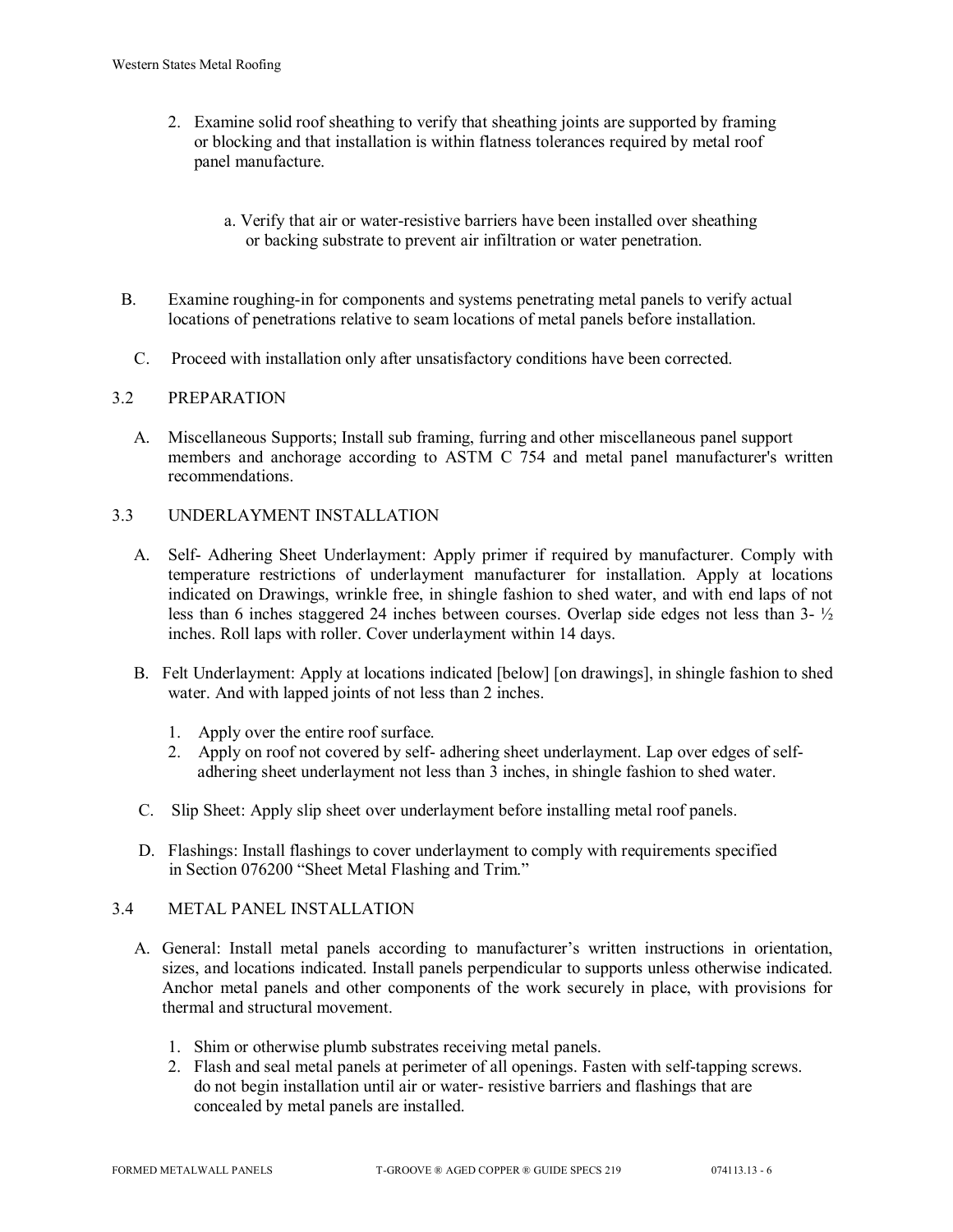- 3. Install screw fasteners in predrilled holes.
- 4. Locate and space fastenings in uniform vertical and horizontal alignment.
- 5. Install flashing and trim as metal panel work proceeds.
- 6. Locate panel splices over, but not attached to, structural supports. Stagger panel splices and end laps to avoid a four – panel lap splice condition.
- 7. Align bottoms of metal panels and fasten with blind rivets, bolts, or self- tapping screws. Fasten flashings and trim around openings and similar elements with self-tapping screws.
- 8. Provide weather tight escutcheons for pipe—and conduit- penetrating panels.
- B. Fasteners:
	- 1. Steel Panels: Use galvanized steel fasteners.
- C. Metal Protection: When dissimilar metals contact each other or corrosive substrates, protect against galvanic action.
- D. Lap-Seam Metal Panels: Fasten metal panels to supports with fasteners at each lapped joint at location and spacing recommended by manufacturer.
	- 1. Lap ribbed or fluted sheets one full rib. Apply panels and associated items true to line for neat and weather tight enclosure.
	- 2. Provide metal backed washers under heads of exposed fasteners bearing on weather side of metal panels.
	- 3. Locate and space exposed fasteners in uniform vertical and horizontal alignment. Use proper tools to obtain controlled uniform compression for positive seal without rupture of washer.
	- 4. Install screw fasteners with power tools having controlled torque adjusted to compress Washer tightly without damage to washer, screw threads or panels. Install screws in predrilled holes.
	- 5. Flash and seal pans with weather closures at perimeter of all openings.
- E. Accessory Installation: install accessories with positive anchorage to building and weather tight Mounting, and provide for thermal expansion. Coordinate installation with flashings and other components.
	- 1. Install components, required for a complete metal panel system including trim, copings, corners, seam covers, flashings, sealants, gaskets, fillers, closure strips and similar items. Provide types indicated by metal wall panel manufacturer; or, if not indicated, provide types recommended by metal panel manufacturer.
- F. Flashing and Trim: Comply with performance requirements manufacturer's written installation instructions, and SMACNA's "Architectural Sheet Metal Manual." Provide concealed fasteners where possible, and set units true to line and level. Install work with laps, joints and seams that are permanently watertight.
	- 1. Install exposed flashing and trim that is without buckling and tool marks, and that is true to line and levels indicated, with exposed edges folded back to form hems. Install sheet metal flashing and trim to fit substrates and achieve waterproof performance.